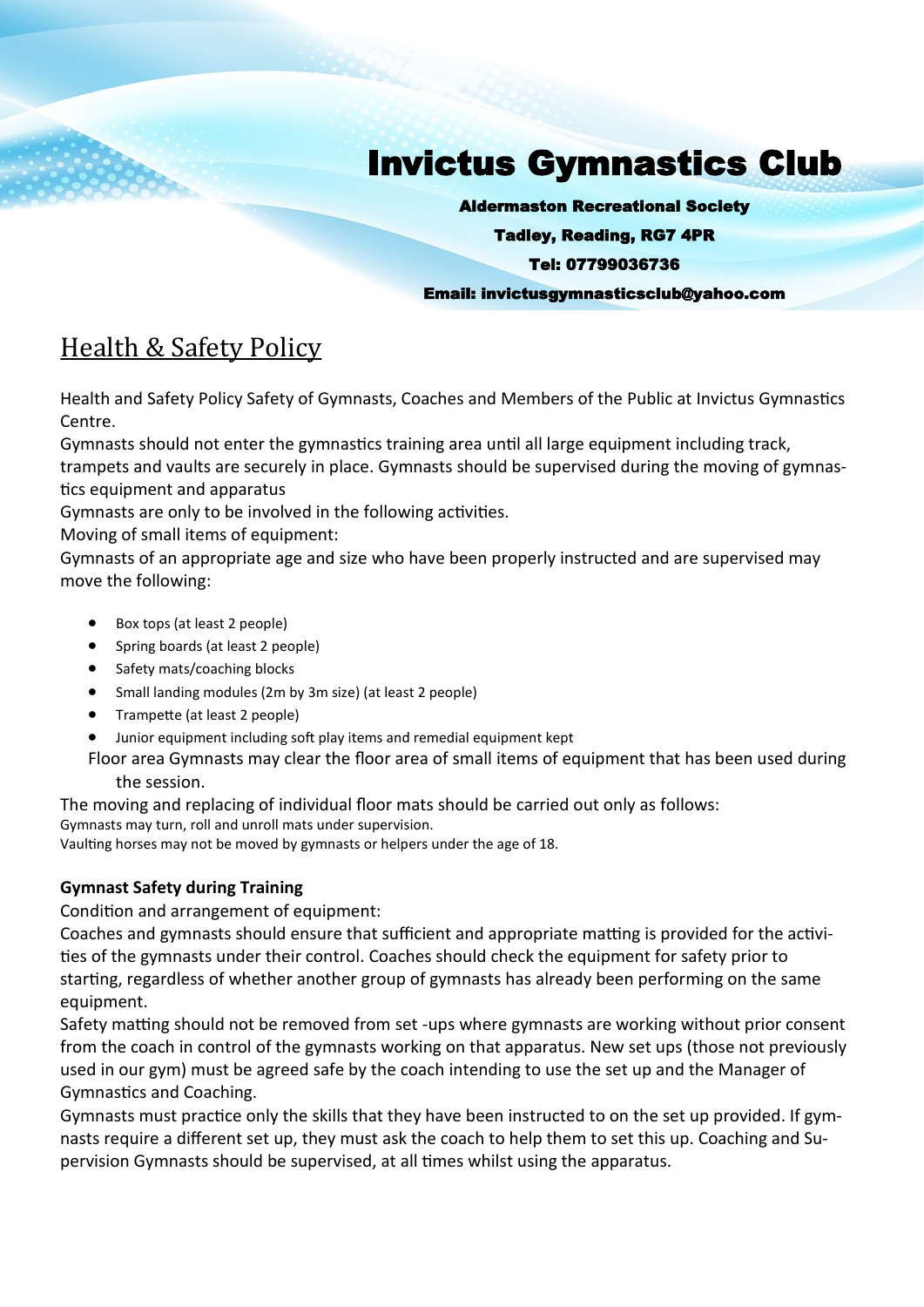A Level 2 (or above) Coach to gymnast ratio of 1:16 must not be exceeded. For each Assistant Coach and additional 8 gymnasts are allowed. Coaches should ensure that they place themselves in a position that allows them to view, all of the gymnasts under their control.

A Gymnastics class or training session cannot take place/continue unless a fully qualified Coach is present (Level 2 or above in the appropriate discipline). Gymnasts should not perform new skills on apparatus including the Floor and tumble without close supervision and/or spotting or without the appropriate preparation having been given prior to the attempt. Gymnasts may not use the Trampette for somersault practice without a coach to spot them on landing. Both gymnast and coach must be clear on which skill is being performed particularly in the case that the coach is required to spot or support the skill. Coaches should be aware that coaching a complete move where the full weight of the gymnast is taken by the coach during the move is not always the best practice for gymnast or coach. Coaches should be prepared to move the gymnast back to a previous preparation if full support is consistently being required.

As part of our child protection policy, coaches are not permitted to accompany individual Gymnasts to the toilet or changing facilities at Invictus Gymnastic Centre. Invictus Gymnastics Club cannot take responsibility events that may occur in the toilet or changing facilities at the Invictus Gymnastic Centre when children leave the gym hall to use them, however, if a gymnast is gone for a length of time that is a cause for concern, an older gymnast may be sent to check on him/her or two coaches may attend the facility together.

#### **Behavior of Gymnasts**

Gymnasts must adhere to the Club rules and policies, with regard to their dress and conduct. Gymnasts must not be allowed to run in the gym except as instructed as part of their training. Gymnasts must not walk across any landing areas when the associated equipment is in use. This includes bars and beam landing areas. Gymnasts must not use any equipment without the express permission of a coach who agrees to supervise them.

Gymnasts should not indulge in rowdy or distracting behavior. Gymnasts should not use the equipment for anything other than what the coach has instructed or their program dictates. Gymnasts should not perform skills whilst eating or drinking. Coaches are expected to take reasonable steps to ensure the behavior of gymnasts is kept within the following guidelines by pointing out and identifying risks and reprimanding any unacceptable behavior.

#### **Health of Gymnasts**

It is the parents and gymnasts, responsibility to alert the coaches to any injuries or illnesses that may affect their training. If a gymnast is showing signs of illness or complains of an injury, they should stop training until the coach is satisfied that it is safe for them to continue.

Gymnasts should not train when they are in pain or feel unwell, particularly in the case of: – Pain in the torso – Nausea or feeling sick – Breathing problems such as an asthma attack. In the case of an injury occurring in the gym, the appropriate guidelines for treatment and reporting must be followed carefully.